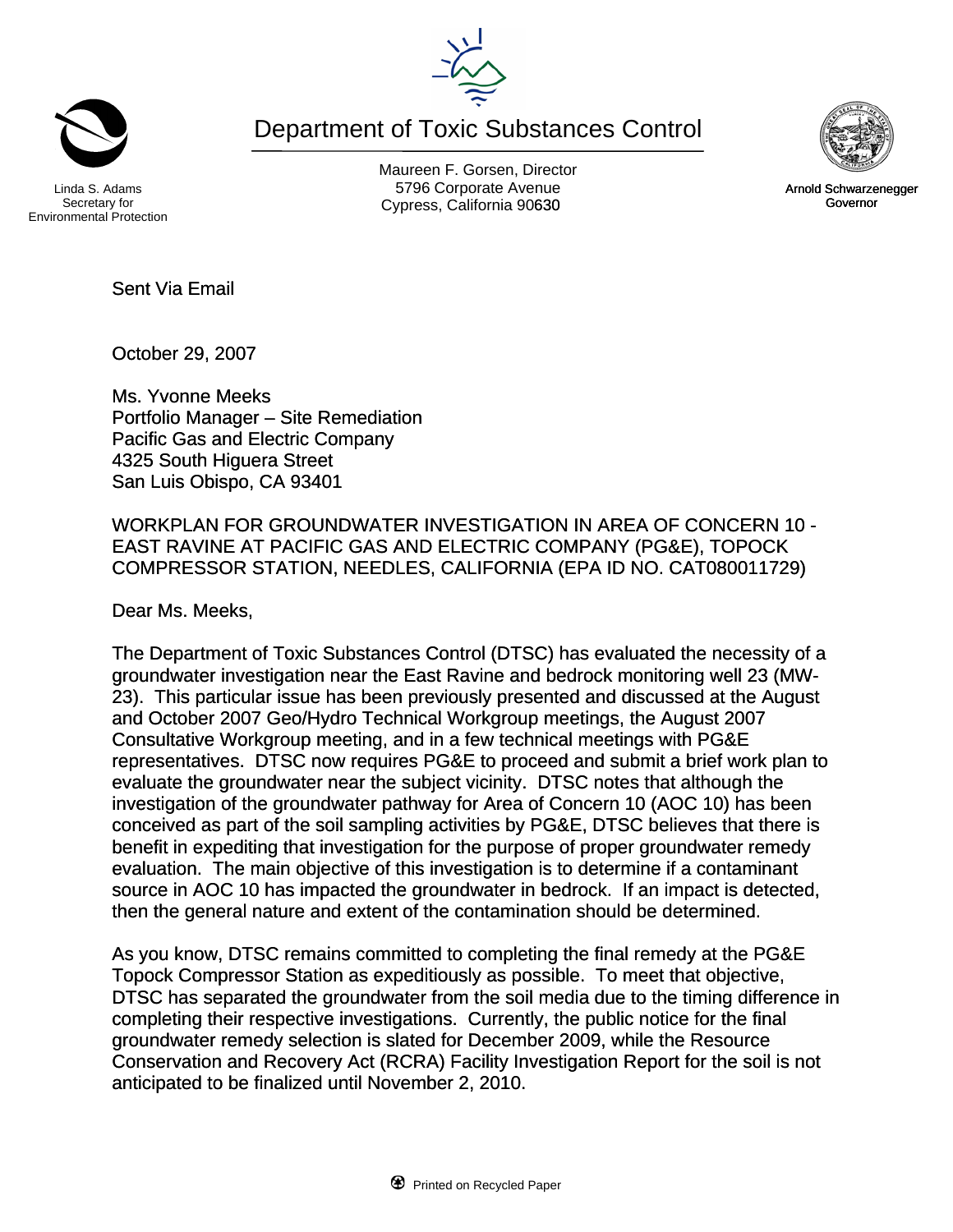Ms. Yvonne Meeks October 29, 2007 Page 2 of 3

Although DTSC has decided to separate the groundwater remedy from the soil remedy, DTSC must point out that there can be a distinct relationship between soil contamination and the resulting groundwater plume. To select an appropriate groundwater remedy, DTSC must evaluate the extent of groundwater contamination which may influence the design of the final remedy. Furthermore, DTSC is obligated to ensure a complete assessment of the nature and extent of actual and potential contamination resulting from management of hazardous materials under the RCRA corrective action process.

Even though DTSC did not envision additional investigation at the subject location several months ago, during a recent aerial photo review of the site for soil investigation purposes, DTSC noted an impoundment that contained liquids of unknown composition for several years in the 1960s within AOC 10. Additionally, historic soil sampling data correlates that finding and found some of the highest chromium concentrations for the site in AOC 10 despite the lack of historic record of past discharges by PG&E.

Up to now, PG&E has correctly reflected our collective understanding of the conceptual site model in that the groundwater plume is bounded by the Miocene Conglomerate bedrock south and southeast of the compressor station. DTSC notes, however, that PG&E reported on May 23, 2007 that in December 2006 and March 2007, two anomalous detections of extremely elevated (over 1 parts per million) hexavalent chromium were detected at MW-23. Given these circumstances and the improbability of determining the potential pathway of soil impacts to the groundwater until after the final groundwater remedy has been selected, DTSC is compelled to request for the immediate evaluation of the area for potential groundwater contamination.

In reviewing the project schedule, DTSC anticipates that PG&E should be able to install the requested wells, and to the extent possible, report the preliminary results in the RFI addendum to confirm the presence or absence of hexavalent chromium in groundwater in the vicinity of AOC 10 without any impacts to the current project schedule. Additional data from new wells can be collected and reported in the general groundwater and surface water monitoring program (GMP) leading up to a Technical Memorandum for the final Corrective Measures Study/ Feasibility Study report.

To provide for a small measure of relief to the Tribal Nations in evaluation of the cumulative impacts of this directive, DTSC requests PG&E to contemplate and site potential locations for contingency wells during the preparation of the AOC 10 monitoring well installation work plan in the event that elevated hexavalent chromium is detected at or near the AOC 10 location. Finally, DTSC is directing PG&E to submit the subject work plan to the Federal agencies and DTSC for review by November 19, 2007.